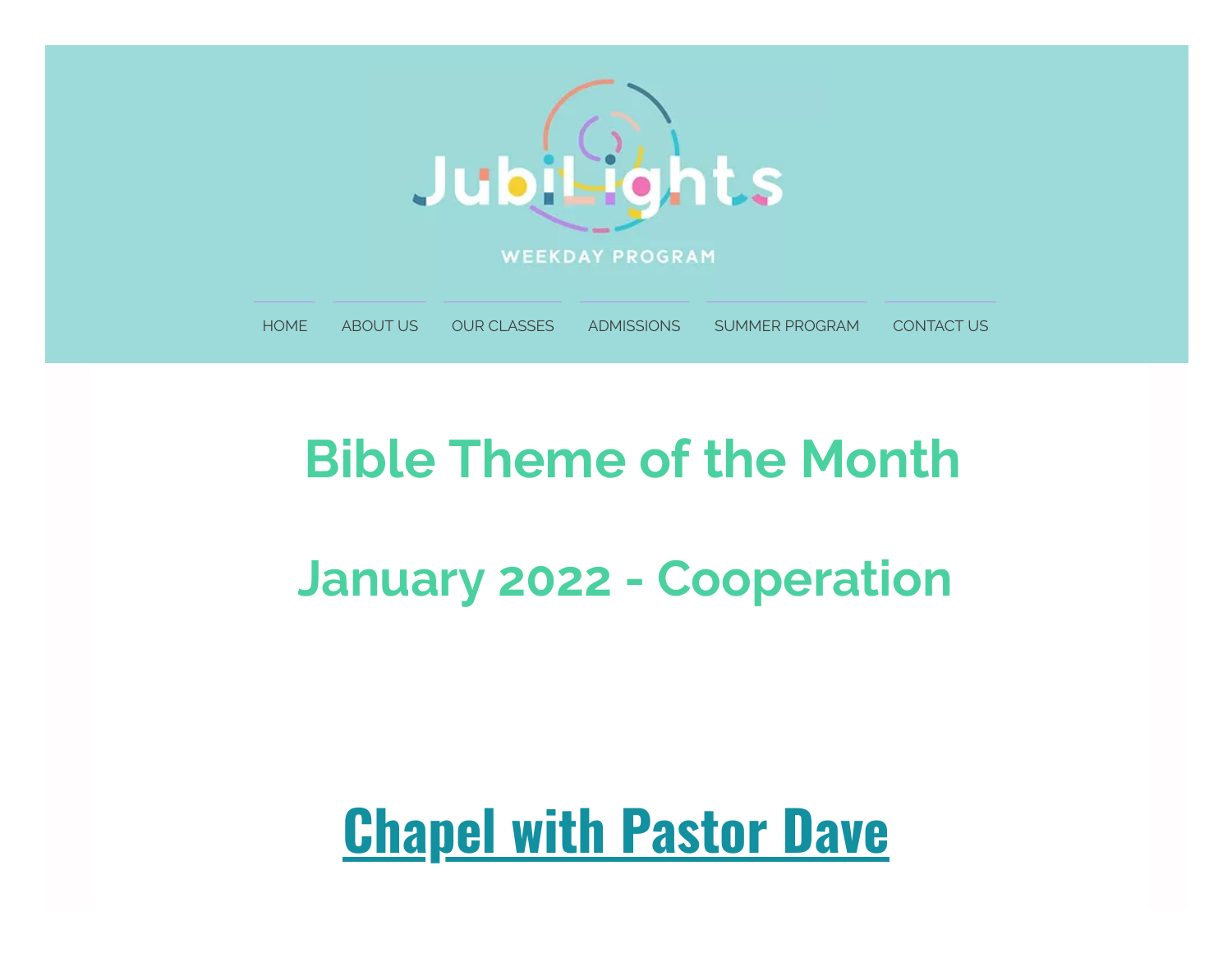Mark 2 1-11 (ESV) - And when he returned to Capernaum after some days, it was reported that he was at home. And many were gathered together, so that there was no more room, not even at the door. And he was preaching the word to them. And they came, bringing to him a paralytic carried by four men. And when they could not get near him because of the crowd, they removed the roof above him, and when they had made an opening, they let down the bed on which the paralytic lay. And when Jesus saw their faith, he said to the paralytic, "Son, your sins are forgiven." Now some of the scribes were sitting there, questioning in their hearts, "Why does this man speak like that? He is blaspheming! Who can forgive sins but God alone?" And immediately Jesus, perceiving in his spirit that they thus questioned within themselves, said to them, "Why do you question these things in your hearts? Which is easier, to say to the paralytic, 'Your sins are forgiven,' or to say, 'Rise, take up your bed and walk'? But that you may know that the Son of Man has authority on earth to forgive sins"—he said to the paralytic— "I say to you, rise, pick up your bed, and go home." And he rose and immediately picked up his bed and went out before them all, so that they were all amazed and glorified God, saying, "We never saw anything like this!"

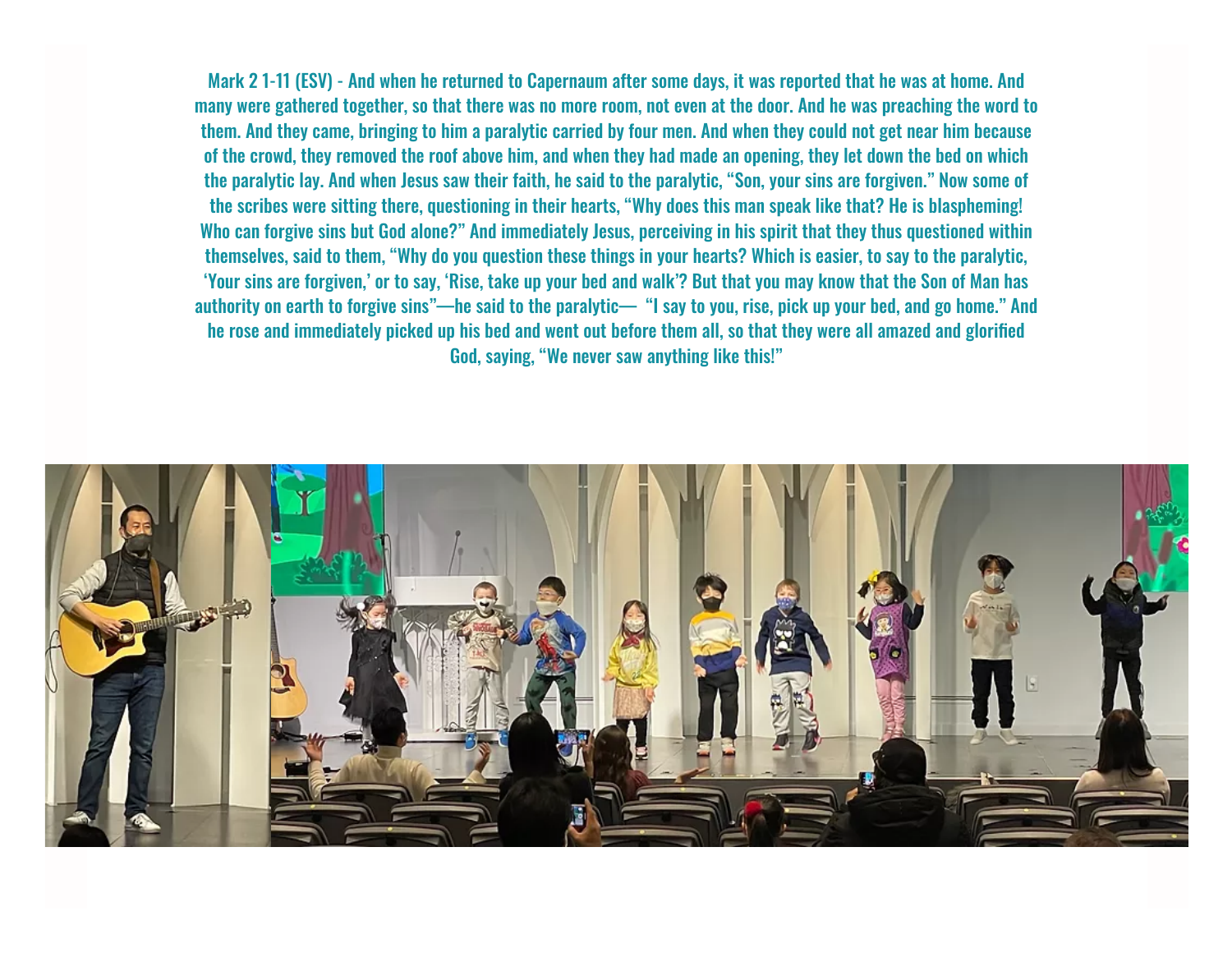Thank you Pastor Dave, for teaching us what cooperation means in the eyes of the Lord. Just like how the four friends all worked together to bring their paraplegic friend to Jesus, we can all work together to accomplish good deeds. Jesus preformed a miracle and commanded the man to stand up and walk home, and he did! When we all work together, Jesus can use our cooperation to bring miracles!

**Bible Class with Pastor YiRang**

**Coming Soon**

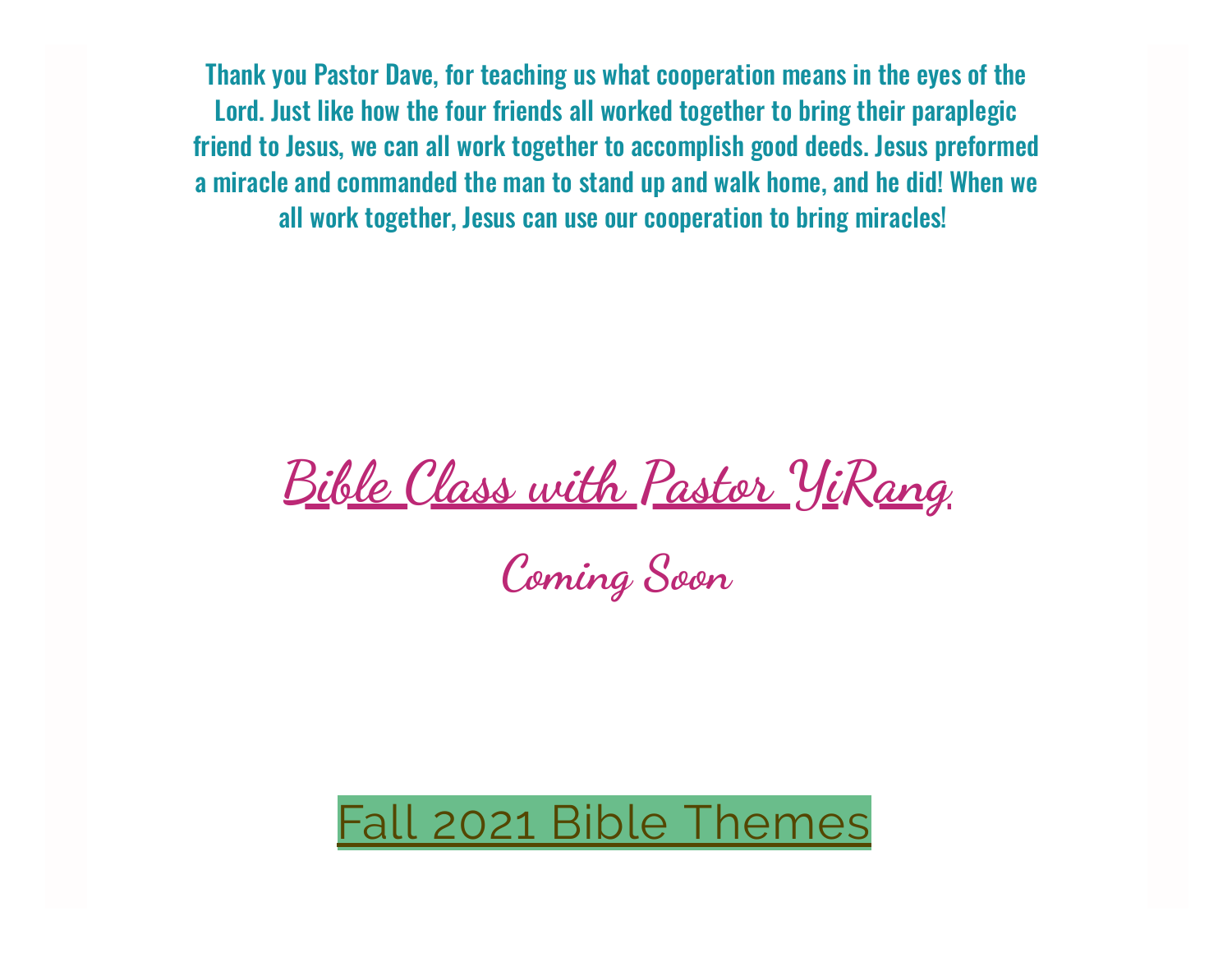To view [August](https://www.jubilightsweekday.com/_files/ugd/1a8181_744a42bea60049548185ed8726652a40.pdf) 2021 Bible Theme of the Month, click here. To view [September](https://www.jubilightsweekday.com/_files/ugd/1a8181_ae2215a92c494ff0bdde0e91e7095f4a.pdf) 2021 Bible Theme of the Month, click here. To view [October](https://www.jubilightsweekday.com/_files/ugd/1a8181_9fee79a3f4554adba987e8572f567713.pdf) 2021 Bible Theme of the Month, click here. To view [November](https://www.jubilightsweekday.com/_files/ugd/1a8181_47578835c6574f27a68983cc3daeed6d.pdf) 2021 Bible Theme of the Month, click here. To view [December](https://www.jubilightsweekday.com/_files/ugd/1a8181_c31e6e7e708946abaff4305498db63b1.pdf) 2021 Bible Theme of the Month, click here.

## Spring 2021 Bible Themes

To view March 2021 Bible [Theme](https://www.jubilightsweekday.com/_files/ugd/1a8181_a9edf8045ae9460187ccc2e908ba66ca.pdf) of the Month, click here.

To view April 2021 Bible [Theme](https://www.jubilightsweekday.com/_files/ugd/1a8181_8843c1ae02984af9a2592d57e7b52c92.pdf) of the Month, click here.

To view May 2021 Bible [Theme](https://www.jubilightsweekday.com/_files/ugd/1a8181_59b45f91a0f64716a7f69741cf3eb226.pdf) of the Month, click here.